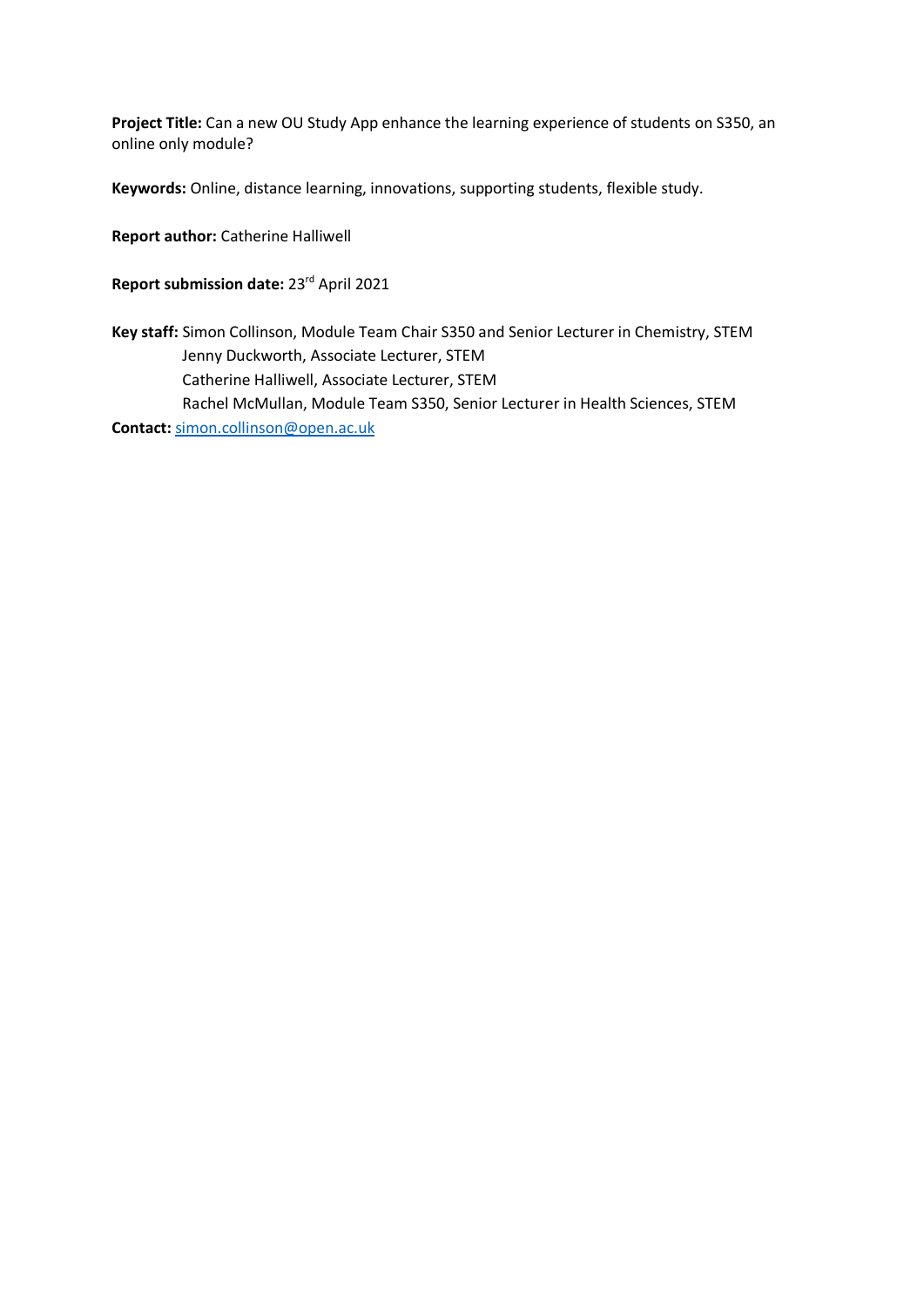#### **Executive Summary**

In 2019 twenty-one modules volunteered to pilot a new OU Study App (The Open University, 2019); since January 2021 all module websites are available.

The aims of the developers were to access the ever-increasing time that OU students spend daily on their mobile devices (eMarketer, 2017) for valuable study within the busy lives of OU students such as while on their daily commute or break at work. Increased numbers of OU students are studying at an intensity commensurate with full-time study, often alongside work or carer duties. This trend is expected to continue, coupled with an increase in the proportion of 18-25 year-old students (The Open University, 2021), who are also the largest demographic of mobile device users (Compton and Burke, 2018).

We investigated how students use the OU Study App alongside their use of the module website, whether it enhanced their learning experience and what improvements they wanted. We collected qualitative and quantitative data, from two focus groups and from three-week study diaries completed by nine students.

Our results found that students enjoyed using the OU Study App to enhance their studies when used in combination with the module website. They found it useful for quickly checking information, such as TMA questions and the study calendar, when they had a few spare minutes during the day. At least one student used the App for longer periods as it enabled them to study in a more comfortable setting as sitting at a desk for prolonged periods was challenging. Students reported that whilst using the App did not directly lead to deeper understanding of the materials, they felt more familiar with content and that it enabled them to easily think back over material during the day.

Some technological problems were reported, but students found them less frustrating than using the module website and accepted that this version of the App would likely be improved. A number of desirable features were suggested in terms of accessibility, forums and note-taking capabilities.

Our project had a positive effect on students' perception of the module, the role of the App in helping with their time management and their involvement in scholarship.

VLE usage statistics are regularly compiled by the OU. Over recent years there has been a significant increase in the phone use as a percentage of total VLE activity, averaging around 14 % in December 2020. Whilst much of this is directly accessing module materials online rather than using the App, there are now over 3000 daily users of the App, a growth of 100 % since the beginning of December 2020. These trends show the importance of providing recommendations on the use of the OU Study App to manage students' expectations and to achieve maximum benefit from its use within their studies.

The OU Study App project website provides further details on the App and is available at [https://learn3.open.ac.uk/course/view.php?id=301070&notifyeditingon=1](https://learn3.open.ac.uk/course/view.php?id=301070¬ifyeditingon=1)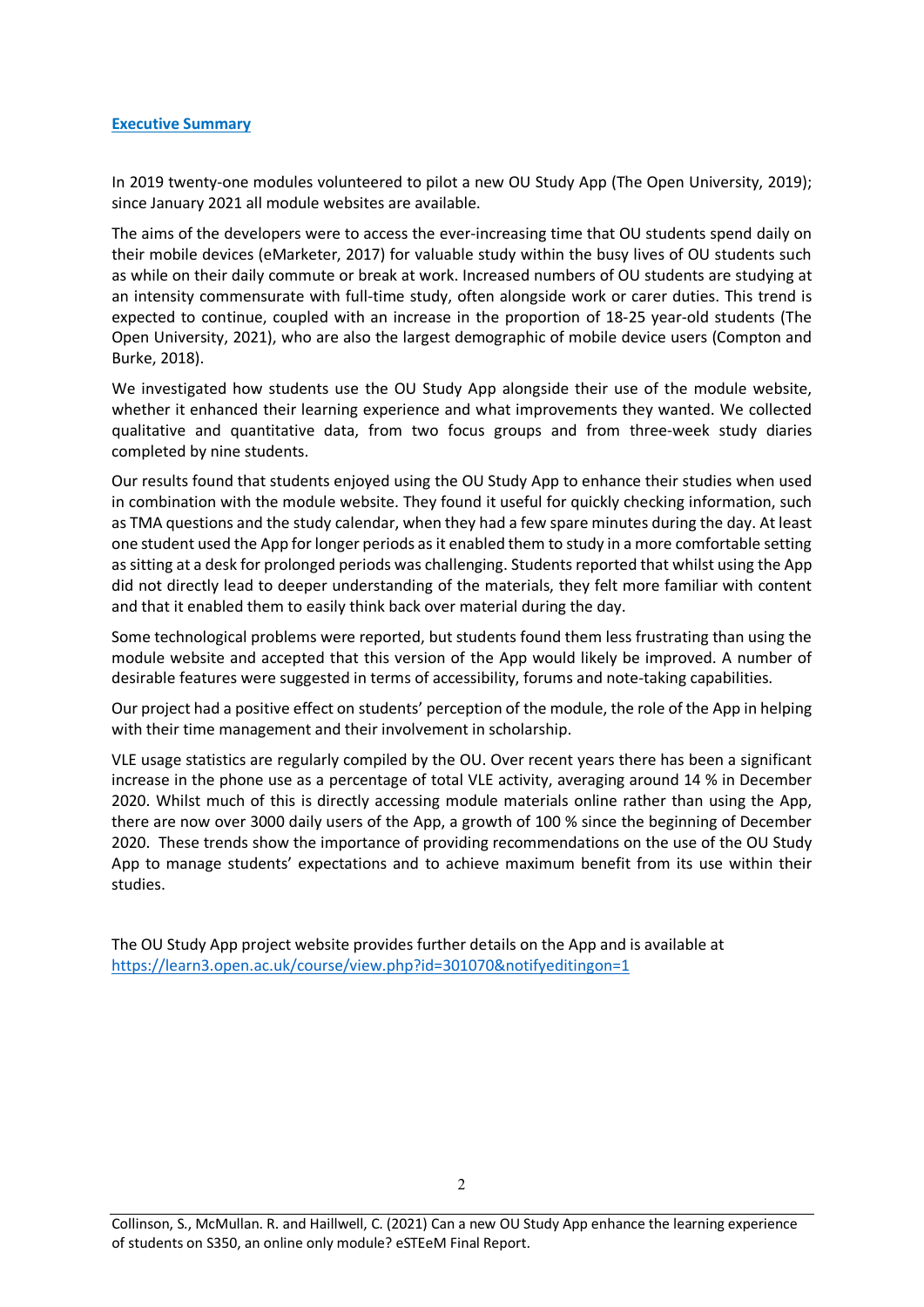#### **Aims and scope of project**

The average person in the UK spends more than a day a week online, according to an Offcom (2018) report on the impact of the "decade of the smartphone".

Our research questions were 'How can OU students best engage with the OU Study App to optimise their study?' and 'What aspects of the App are critical to supporting the student learning journey and should be developed next/further?'

We also aimed to evaluate the impact of the OU Study App on student learning, behaviours and experience of a module, in order to make recommendations for use of the App alongside conventional delivery of online materials.

To address this, we constructed an online study diary for students to record their use of the OU Study App as well as their use of the module website. The diary was designed with a number of polling and free text questions for students to complete each day. There was also a more open freetext response reflective diary section that could be completed once a week if the students wished to give more information or reflections on the App. After completing the diaries students were invited to take part in a focus group discussion to exchange their experiences of using the App.

The results were intended to inform the OU Study App team of the user learning experience (rather than technology experience) with an aim of providing guidance to students and staff on how to gain maximum benefit from the App, how best to integrate it within their study programme and how to manage student expectations. We hoped that the Study App could be used to keep students in contact with a module, not feel isolated or overwhelmed when they have to prioritise other commitments over a particular module, so that they do not passively withdraw and remain active learners.

To the best of our knowledge, this was the first project to evaluate the impact of the OU Study App on student learning. Mobile learning outside the classroom has been explored in the context of practice of language skills (Demouy, 2009), as a tool to enable field-work (Nesaratnam and Taherzadeh, 2018) and the use of hand-held devices to access module websites (Ellis, 2017, and Alexander and Lansbury 2017). All these studies reported some benefits such as developing field studies skills and the potential to complement module materials. However, all reported functionality problems were more apparent for mobile devices than for laptops or desktops.

Our findings have been disseminated via a number of workshops and presentations at the OU and at external conferences. However, as the number of student participants was limited (n=9) we have decided not to submit our findings as a peer-reviewed article for publication at present. This small number of participants may well be due to the uncertainty in being able to commit to the study which was conducted late January 2020, immediately before the first national lockdown.

#### **Activities Overall approach**

Our overall approach was to record student experiences of using the OU Study App on a level 3 science module, Evaluating Contemporary Science, S350.

S350 was deemed suitable for the pilot due to

(1) module content had relatively few HTML5 bespoke activities,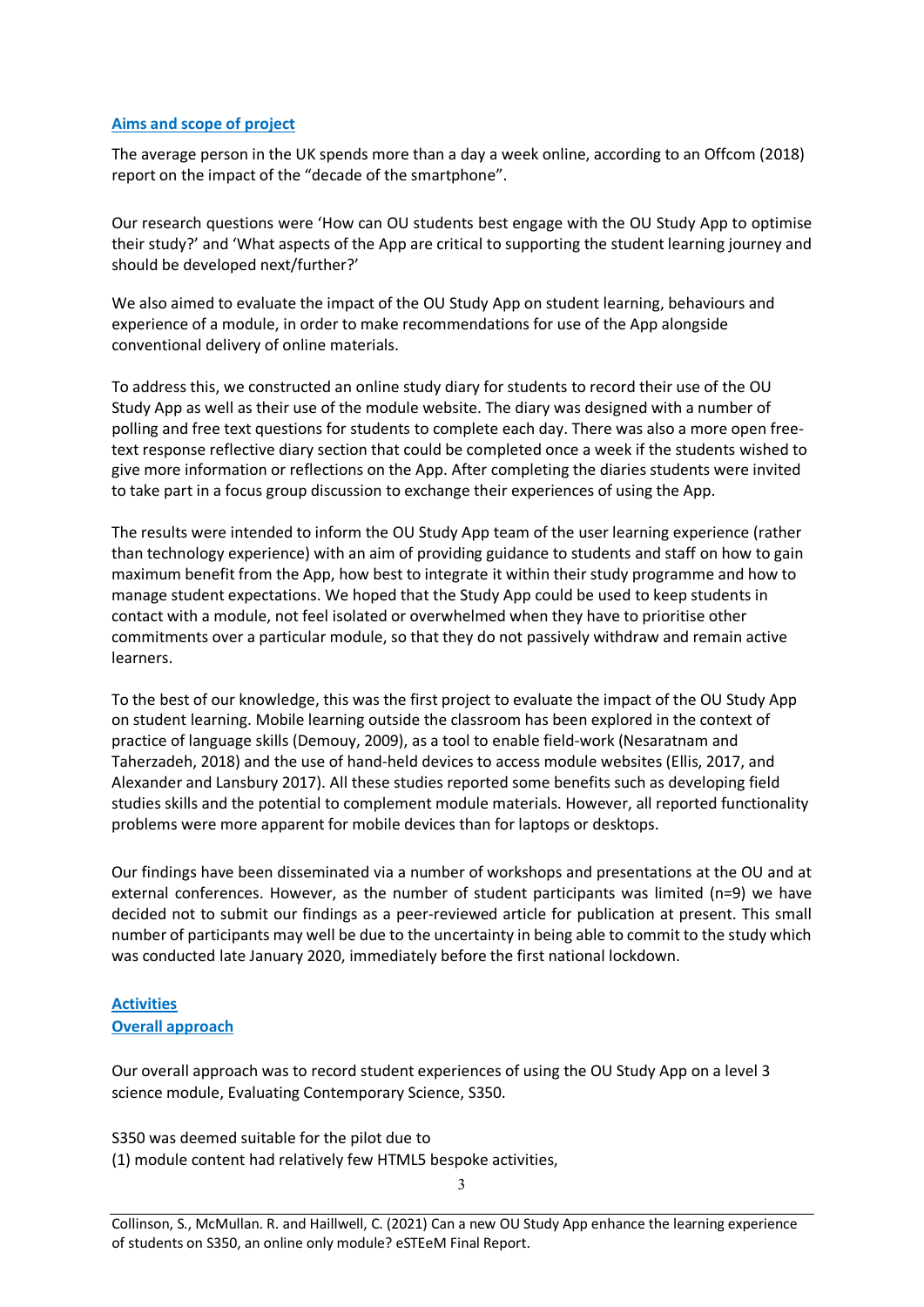(2) was one of the first VLE module websites, so was already in an appropriate structure for the App.

As well as its technical suitability for the pilot, S350 was suitable for our evaluation because (1) level 3 students are asked to reflect on skills development – so how they managed time and used different learning mediums is appropriate to our study,

(2) it comprises a relatively large student cohort from different disciplines studying at differing intensities, and often at full-time equivalent (120 credit).

We began by promoting the Study App to S350 students via a forum message explaining it availability to supplement their study, it was especially promoted to those students who identified time management as a key skill they wished to improve in TMA00. Based on discussion with eSTEeM we decided to observe current student practice of using the App by asking volunteers to complete study diaries over a set 3 weeks of the module. An example of a study diary page can be found in Appendix 1. We consulted with two student volunteers as to the suitability of the study diary to ensure that the time commitments we asked of students would not be too onerous and to check that the diary prompts were clear in their intention. They gave positive feedback and felt this project would be beneficial to both the students who took part and for students using the App in the future.

The study diary was completed over the weeks  $1<sup>st</sup> - 21<sup>st</sup>$  February 2020 (Weeks 16 – 18). These weeks were chosen because they had a typical range of activities including study of module materials, videos, self-directed learning and did not clash with assignments on the module.

In the week commencing  $28<sup>th</sup>$  Feb students took part in focus groups. The groups were facilitated by one of the project investigators, who was familiar with the module content but was not directly involved in tuition or marking of assignments.

#### **Findings**

Nine students volunteered to take park in the study – of these seven completed diary entries for all three weeks of the study and one other completed at least one week. All diary entries were anonymised which we hoped would encourage students to be open about their use of the App. A disadvantage of this (which only became apparent in the analysis) was that it was impossible to track individual student use across the three weeks to compare patterns of use to the imagined student personas developed by the OU Study App team. However, the reflective diary comments allowed us to feel confident that many of the students in the study used the App for short bursts of study whilst otherwise busy and that one student used the App for much longer amounts of time due to health/disability reasons which made studying at a desk for long periods challenging.

The following data is based on 21 days of diary entries.

We asked students how long they spent using the OU Study App.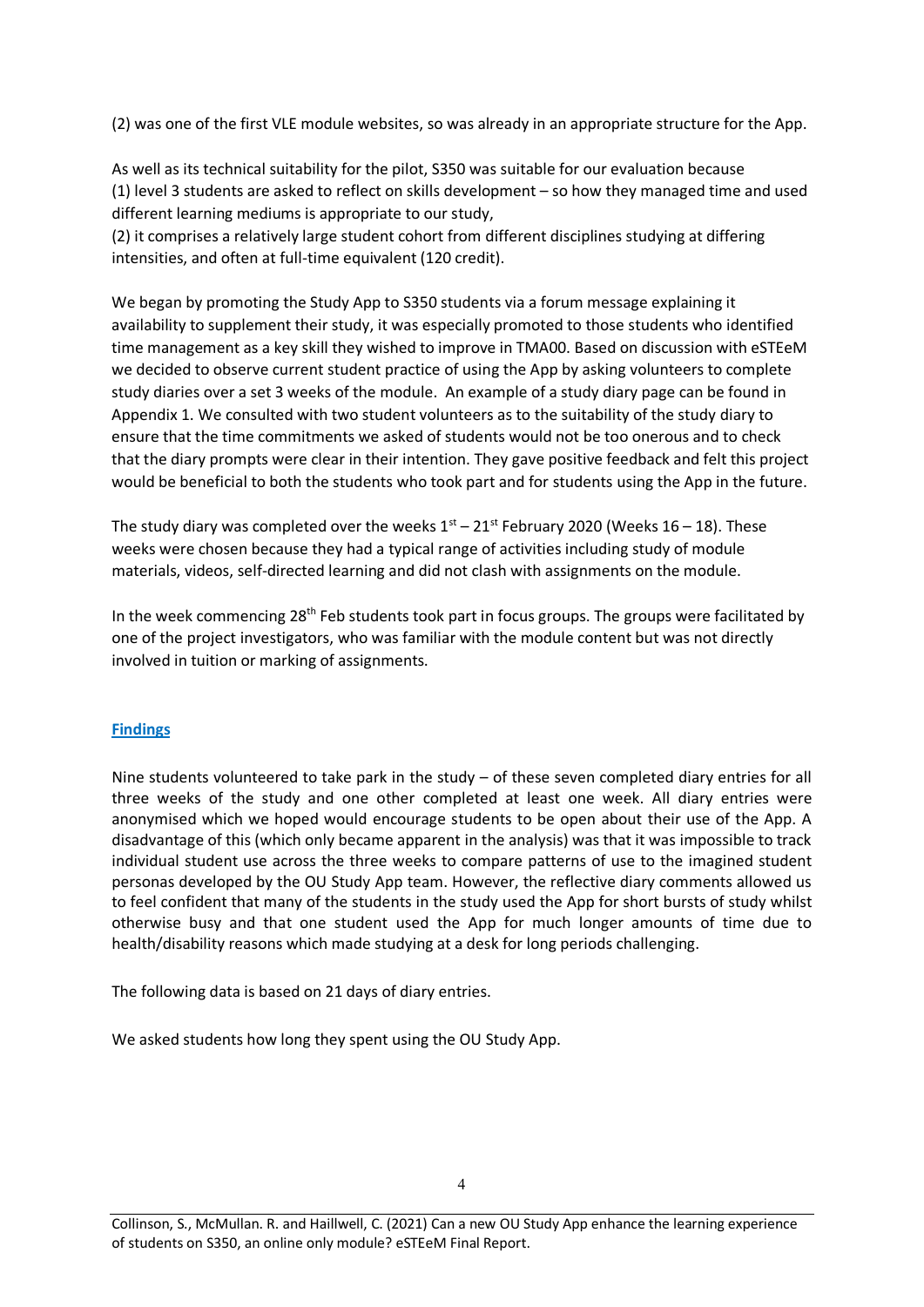

**Figure 1:** percentage of responses to ' (Q1) How long did you study using the OU Study App?'

The data show that on any one day just under half the students used the App. Of those that used the App most used it for less than 30 minutes.



The diaries also recorded where students were using the App.

**Figure 2:** percentage of responses to 'Where did you use the OU Study App?' (based on 21 days of diary entries amongst those who used the app that day).

'Other' includes at the gym, hairdressers and visiting someone else's house. It was notable that half of responses indicated they were using the App at home when it might also have been possible to access the VLE on a home computer. This result might indicate a preference for using the App to access small discrete items related to study and/or being unable to use a home computer at that point. The following data seems to indicate that it is the former reason, ie, that students preferred to use the App for a particular task.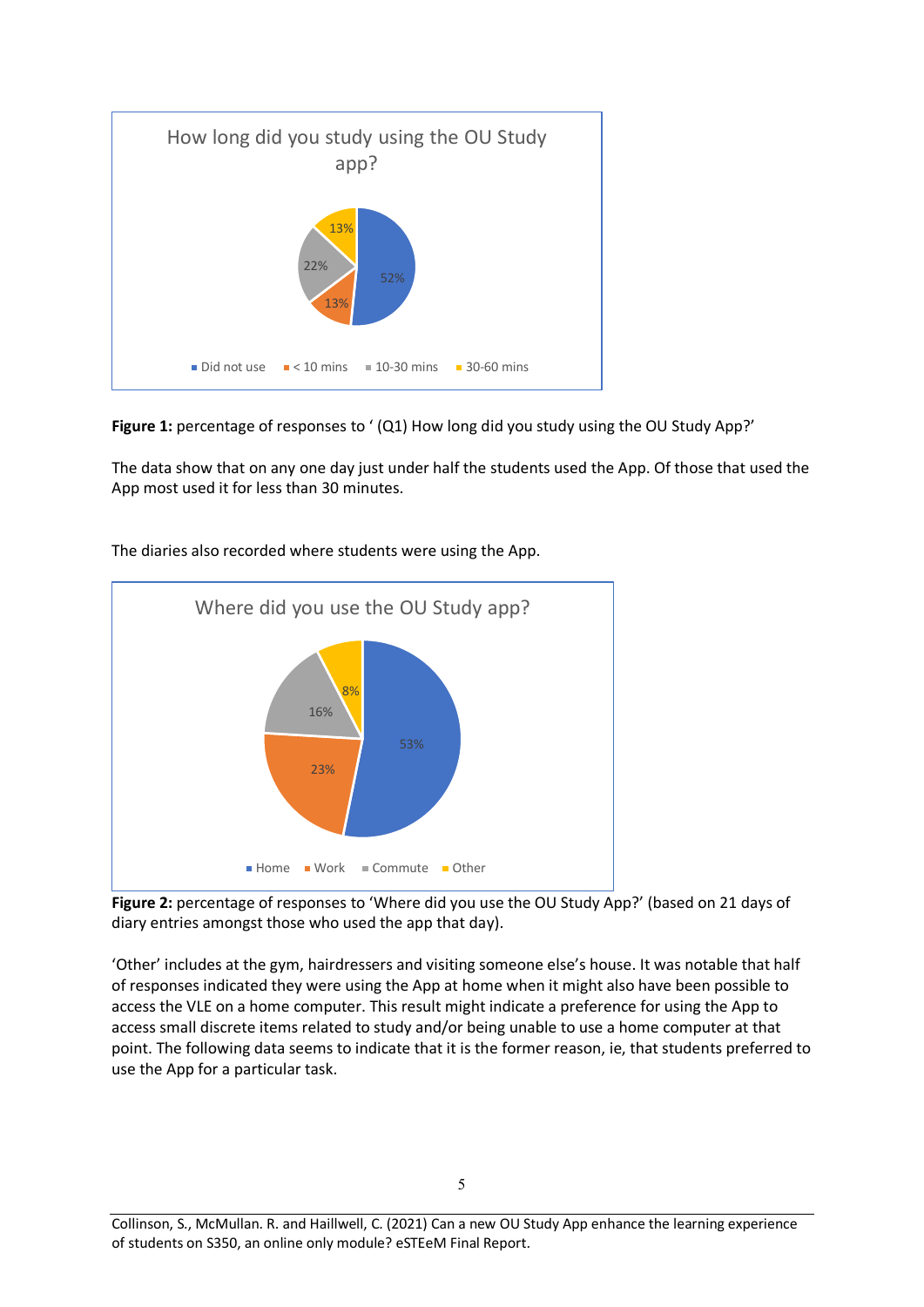

Figure 3: number of responses to 'At the time when you used the OU Study app did you also have access to the module website on a PC or laptop?' Note that all students answered this question each day, including those who responded 'did not use' to Q1.

The focus groups and free text responses in diaries provided additional information on where students used the App and why that was their preference:

"*yes, it allows me to study if I don't have access to laptop usually at work during the break, or when I work 'sitting nights' I access S350 via this app*." (week 1)

*"I have only been using the Study App on my commute to work, for this it is very useful*." (week 2) *"Yes. It helps me extend my study hours by allowing me to study in bed or on the sofa."* (week 3)

*"No, it didn't (impact on where or when I studied) as I normally only study at home. I only use it when I don't sit in front of the computer..."* (week 1).



We also asked students what tasks they used the App for and this is shown in Figure 4.

Collinson, S., McMullan. R. and Haillwell, C. (2021) Can a new OU Study App enhance the learning experience of students on S350, an online only module? eSTEeM Final Report.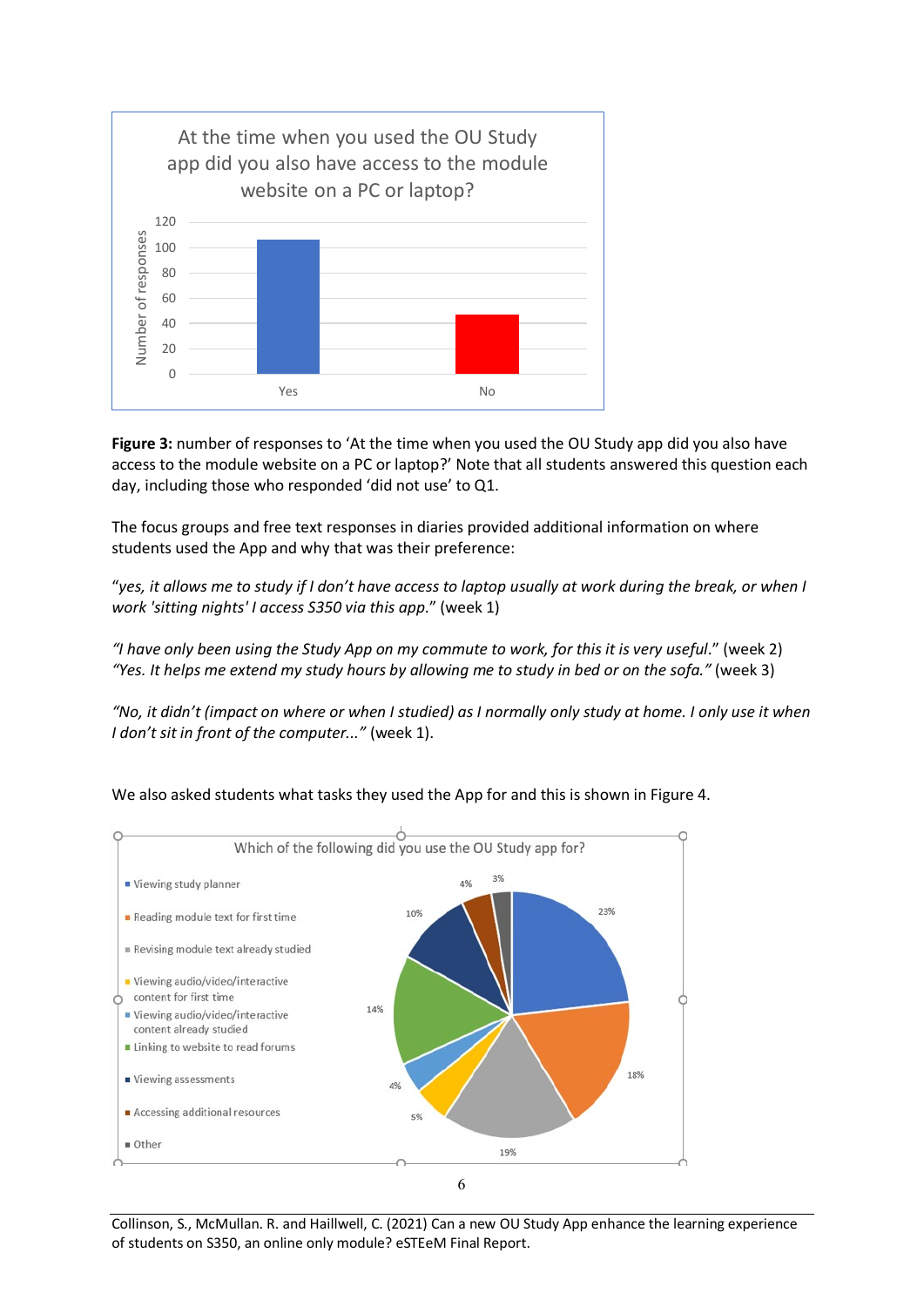**Figure 4:** percentage of responses to 'Which of the following did you use the OU study app for?' (based on 21 days of diary entries amongst those who used the app that day).

The data show that the most common reasons to use the App were to view the study planner (23 %), followed by revising module text already studied (19 %). A significant percentage was reading module material for the first time (18 %) and linking to the website to read forums despite this not being an optimised aspect of the App.

If the App was being used to read content for the first time and to access forums then this probably relates to the recommendations for improvement made by students.

#### **Qualitative evaluation**

We evaluated the focus group transcripts counting frequency of occurrence of the particular themes (1) time management and time for study related phrases

- (2) developing understanding
- (3) learning enhancement/enjoyment
- (4) improvements
- (5) not useful/ no difference to study.



**Figure 5.** Chart showing frequency of occurrence of particular themes from analysis of two focus groups and one interview transcripts.

Frequency of occurrence was selected as appropriate for this analysis due to the limited number of participants and to triangulate data with the quantitative data of the study diaries. However, it should be noted that the online nature of the focus group might have inhibited interactions within the group so that wider views of participants might not have emerged (Cohen et al., 2000).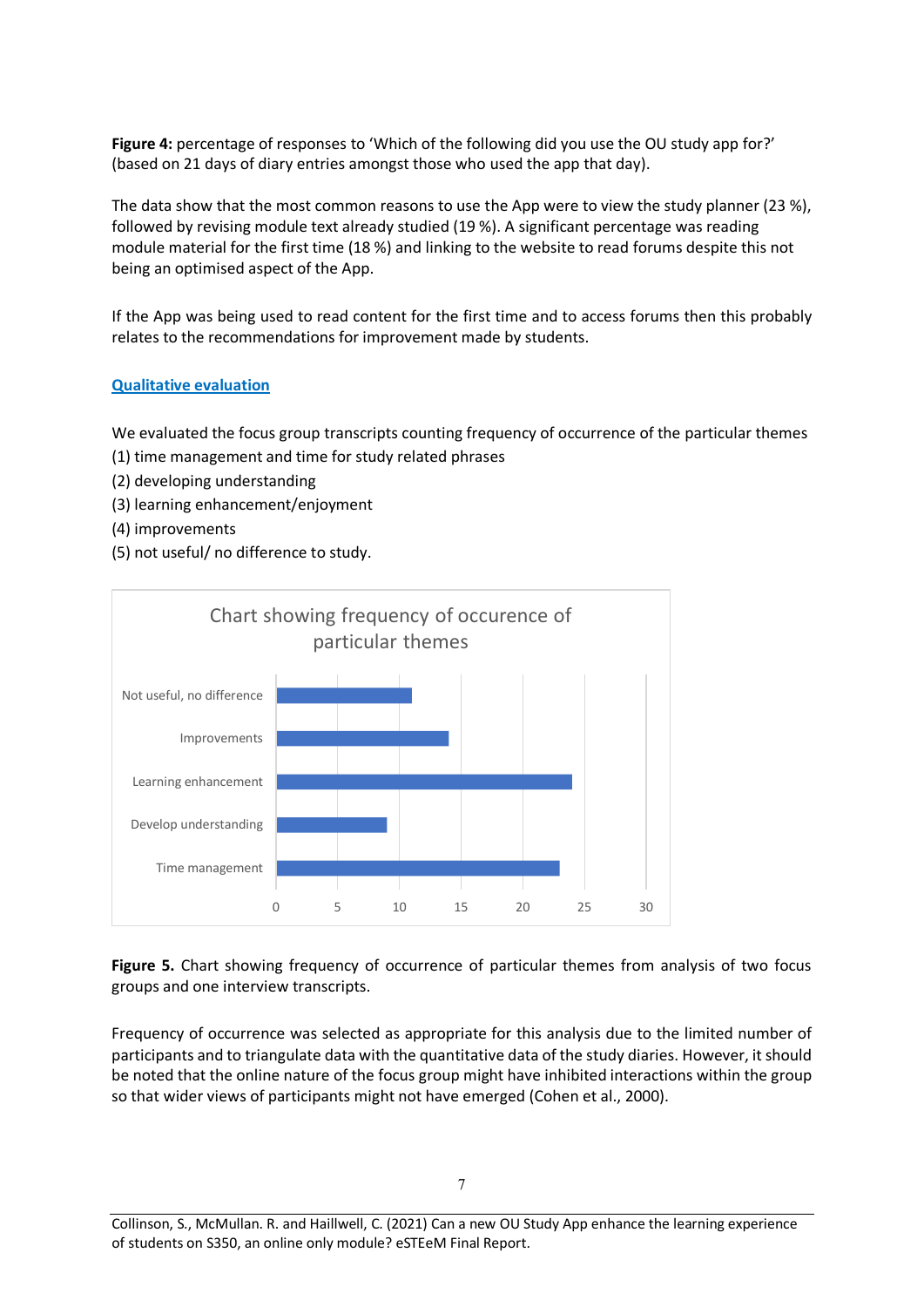Over half the theme-related comments were generally very positive, emphasising the value of the Study App in managing limited time as was initially imagined as a benefit of the App. However, comments on learning enhancement were frequently made, showing student awareness and understanding of a more complex relationship between module materials, the medium of interaction/study and their own learning development.

We focused on learning enhancement rather than learning gain because within our study it would not be possible to identify any causal relationship between OU Study App use and module outcomes. This particular problem regarding the relationship of a particular technology to grade outcomes has been identified by others previously (Butcher, 2016), though a few controlled experiments have reported improved student grades when mobile learning has been combined with a traditional classroom setting (Arain et al. 2018). We chose to characterise features of learning enhancement that might be evident and plausibly related to engaging with module materials on a different device: accessibility, enjoyment, experience, control and as a separate theme developing deeper understanding.

#### **Deeper understanding theme**

The theme of deeper understanding might well relate to their final outcome for the module so we asked students if they felt there was a link between the use of the App and developing deeper understanding of any aspect of their studies. No student felt there was a direct link in their use, though a number of them felt that indirectly the additional use of the App to complement their main study of the module materials online might lead to deeper understanding.

Supportive comments:

*'I was able to re-read content I had read previously to remind myself of key concepts as well as keep reading them to gain understanding*.'

'*yes definitely, I can check often on study material*'

'*Good for recap and refreshers, not preferred for intense studying and note making ' 'Yes, it does feel different - it enables me to increase my available study time a bit. As I'm working close to my maximum capacity, this is particularly helpful! I don't think it helps my understanding specifically but it does help me to study a little more.'*

Neutral or non-supportive comments:

*'Not this week, as I was mainly looking at the assessment brief for TMA02, so I could look at this in the morning and plan my answer throughout my working day in my head*' *'I think it would be hard to read papers on my phone, and to do in depth assignment writing and editing.'*

*'Using the app on my phone is a bit cumbersome as reading longer texts would be tiring. So, no.'*

#### **Learning enhancement regarding the module material theme**

Learning enhancement was defined here as comments describing a positive relationship between the student and the module through control of interactions, increased interaction and aiding their capacity to study.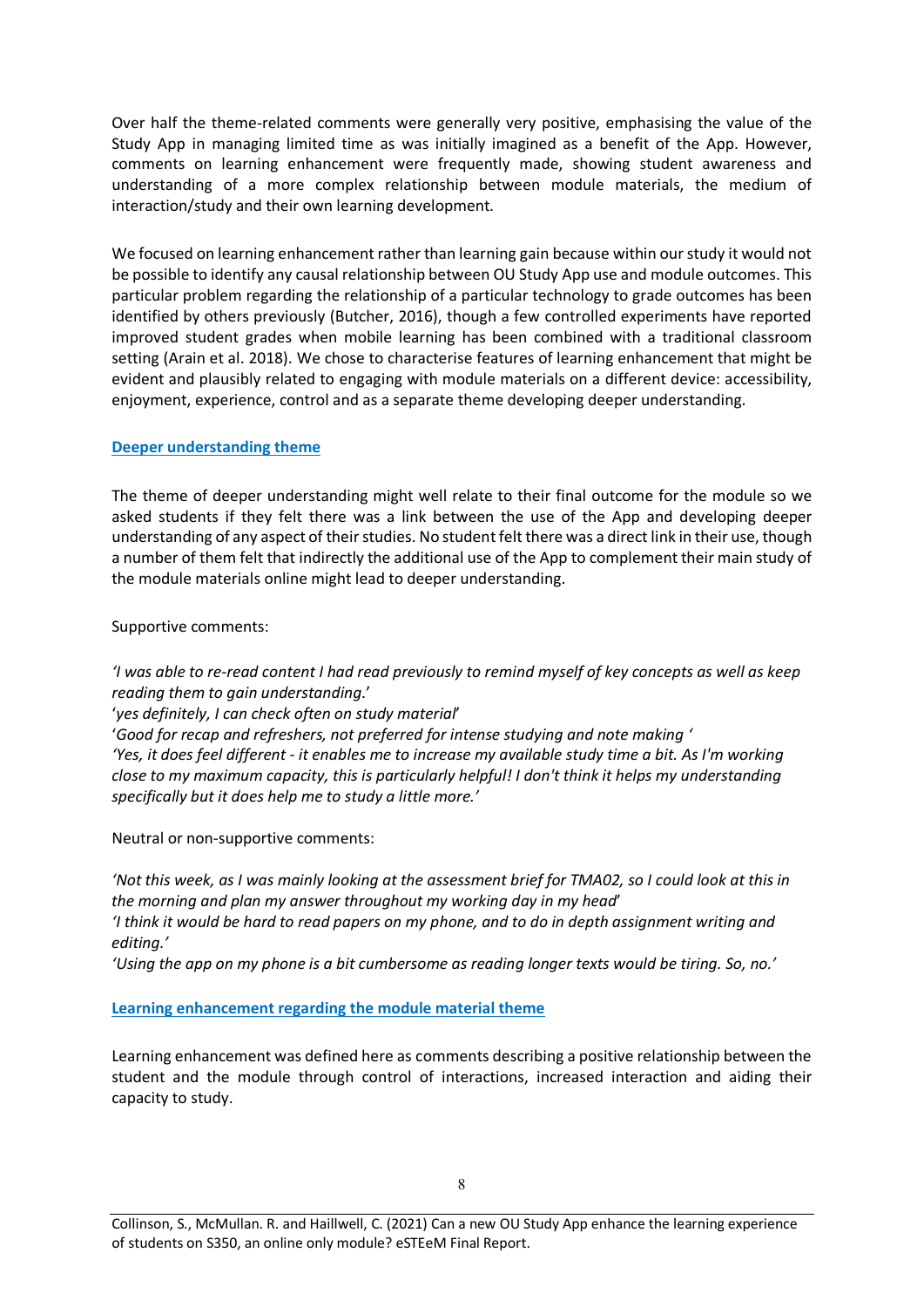Supportive comments related to the materials feeling more accessible, informal and removing barriers to study:

*'Still really enjoying using the app!'*

#### *'it's very beneficial'*

*'…and allows students to study whenever, wherever. As it is on my phone, I often have my phone to hand as opposed to my laptop, therefore I am able to access module materials/ assessments easily.' 'Overall, I would recommend this app and hopefully I will be able to gain access to my other modules!'*

*'it was less formal than logging onto the website from the computer where I could see just generally the study planer I could see and how far behind I am or how far in front.'*

*'it helped to just make it feel more accessible.'*

*'I think there is less of a barrier – just like A said, its less formal and we are more used to being just on our phones in a casual way so it is easier to get into but mainly just for variety for me'*

'*because I get migraines from the reflection, but of how I can more easily position the screen I'm on a phone so that really helps me access online material I would normally have to read the printouts for'*

Neutral or non-supportive comments tended to focus on useability/technical aspects and there were no comments indicating that the App had a detrimental or negative impact on engaging with the module content:

#### *the menus are a bit user unfriendly.'*

*'The app crashed once again this week. It takes a couple of minutes to reload when that happens.' 'The thing that stops me is that it's small to read on my phone and don't want to use my phone battery so I'd rather study on my laptop. But it helps me do bits of studying here and there'*

#### **Time management theme**

All the students recognised the role the App could play in aiding time management, especially for those students with very limited study time, even if they did not intend to use the App themselves.

*I* find this app extremely helpful as I am able to study wherever, whenever which in return helps me *massively with my time management*. '

Some descriptions of use accorded well with the student personas envisaged by the OU Study App development team, such as using whilst commuting or on holiday, but our data also revealed that at least one student preferred to use the App for extended periods of study as they were able to study when in bed or lying done due to a chronic health condition, and others chose to use it just to quickly check details rather than log in on a laptop or personal computer.

*I was able to utilise the otherwise wasted time on my commute.'*

*'yes, instant access to forums and study materials'*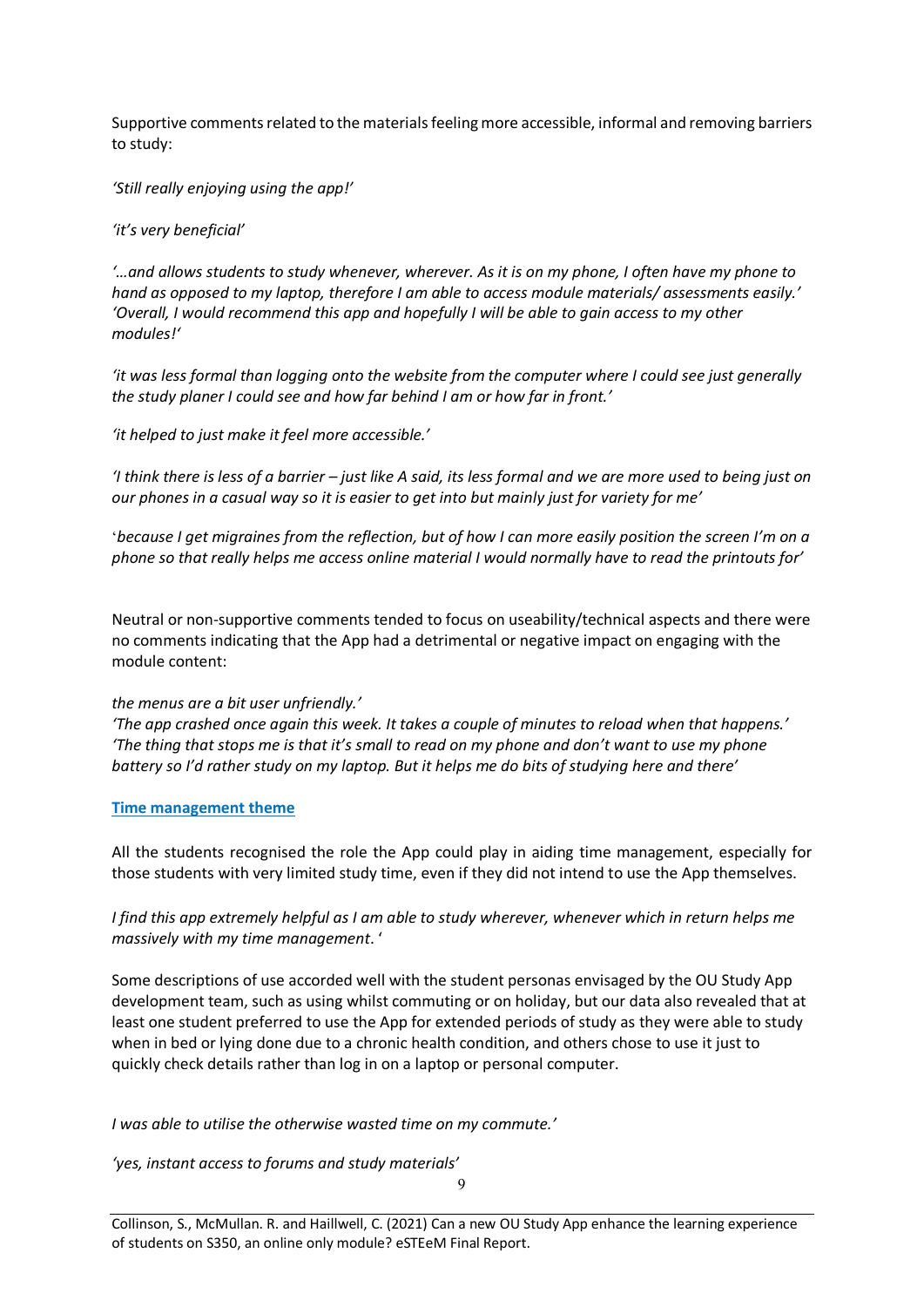*'I fitted in more studying than usual by making better use of small study opportunities.'*

*'Was able to maximise time and study on my commute more'*

*'It's definitely good for making better use of in between times.'* 

#### **Suggested improvements to the Study App**

Students were consistent in their suggestions for improvements – the most requested were the ability to highlight or copy and paste text for notetaking and for searching. One suggested it would be helpful to synchronise highlighting to their highlighting on module (as they used the Mendeley App). Quick access to forums was identified along with managing tutorial booking and accessing tutorial recordings.

Other requests were for the email details of their tutor to be available on the App, better organisation of menus so there was less flicking back and forward and a dark mode to reduce eye strain. They also suggested that the careers and unity sections were of less use than some of these desired features as both of these were not likely to be needing quick access and they would be visited on the module website when a student had sufficient time to engage with them fully.

In summary, the qualitative data from the study diaries and focus groups gave additional context to the quantitative data recording use.

We have informed key stakeholders about the project and its findings including the OU Study App development team and ALs at ALSPD events.

#### **Reflections on Methodology and Data**

Following discussion with eSTEeM in the early stages of the project we adopted a study and reflective diary approach, complemented with student focus groups. The diaries were designed to take only 5 – 10 min per day to complete and had a mix of tick box style questions and very short free text optional questions.

Whilst this approach provided additional qualitative information a disadvantage was the small sample size. The student volunteers were all similar in terms of studying the same level 3 module we could not standardise and minimise extraneous variables such as study intensity due to the small sample size.

As we requested volunteers, a concern is that our sample is small and potentially not representative of the population from which it was drawn so there are limitations on the conclusions that can be drawn from both the diaries and the focus groups. For example, the student volunteers might well have been those that were well organised and had sufficient time to engage with scholarship work rather than being the most time pressurised students the OU Study App might help most.

In asking for volunteers our sampling method falls somewhere between convenience sampling (opportunistic, taking advantage of those that are closest until a suitable sample size is achieved) and purposive sampling (with the specific purpose of selecting students who were motivated to complete the given tasks and could articulate well their experiences) as described in Cohen et al. (2001).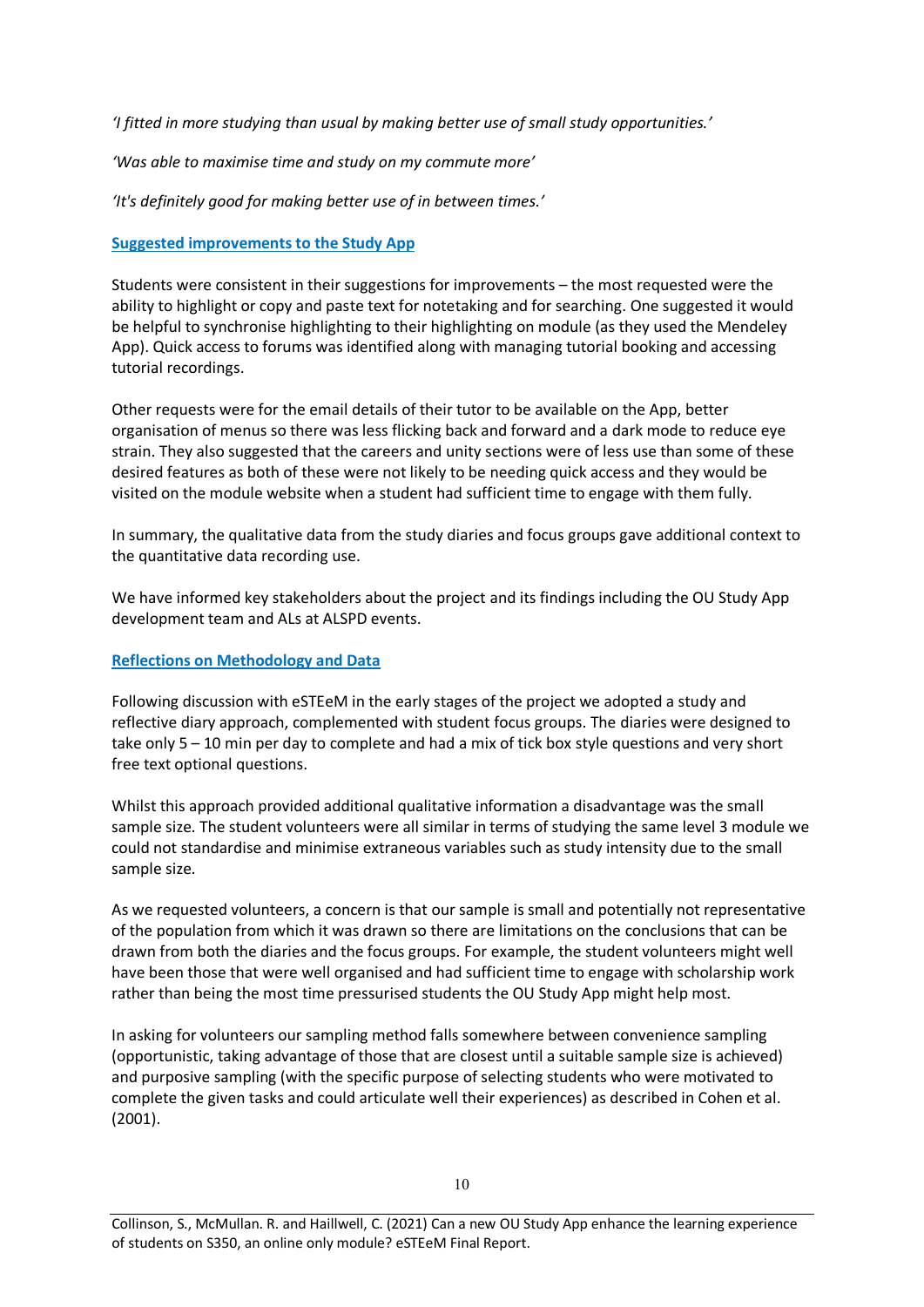Our research could be described as Naturalistic research – context bounded, descriptive data dependent in order to catch meaning, rather than trying to capture all student experiences of using the App. In particular the context of this module was very relevant as it focuses on skills development with time management and engaging with contemporary science through a range of media being particularly pertinent to this study.

We were able to complete our data gathering (diaries and focus groups) by the end of February 2020, so did not need to amend our plan due to lockdown. However, our findings must be considered in the context of the general stress and uncertainty many students faced in the early months of 2020.

Despite these issues our findings provide a realistic view of how students might choose to use the OU Study App as an enhancement to their studies using online module materials, with clear recommendations as to what they would wish to see developed in later versions.

However, the diaries and focus group findings can be used to add description and insight into data collected through other means.

#### **Future implications and impact**

Year on year there has been an increase in the number of students accessing VLE content via mobile phones (Figure 6). For some, this will be out of necessity, for example due to limited access for home computing, but for many this is a choice to enhance or complement their studies at a personal computer. It is notable that the daily users of the OU Study App has gradually increased as shown in Figure 7.



**Figure 6.** Data showing the percentage of total activity based on mobile phone use for the VLE. Note that from this data it is not possible to split up accessing learn 2 directly from using study app. The slight drop in late 2020 might be due to pandemic conditions with more students spending more time on computers rather than mobile devices (The Open University, 2021b).

Collinson, S., McMullan. R. and Haillwell, C. (2021) Can a new OU Study App enhance the learning experience of students on S350, an online only module? eSTEeM Final Report.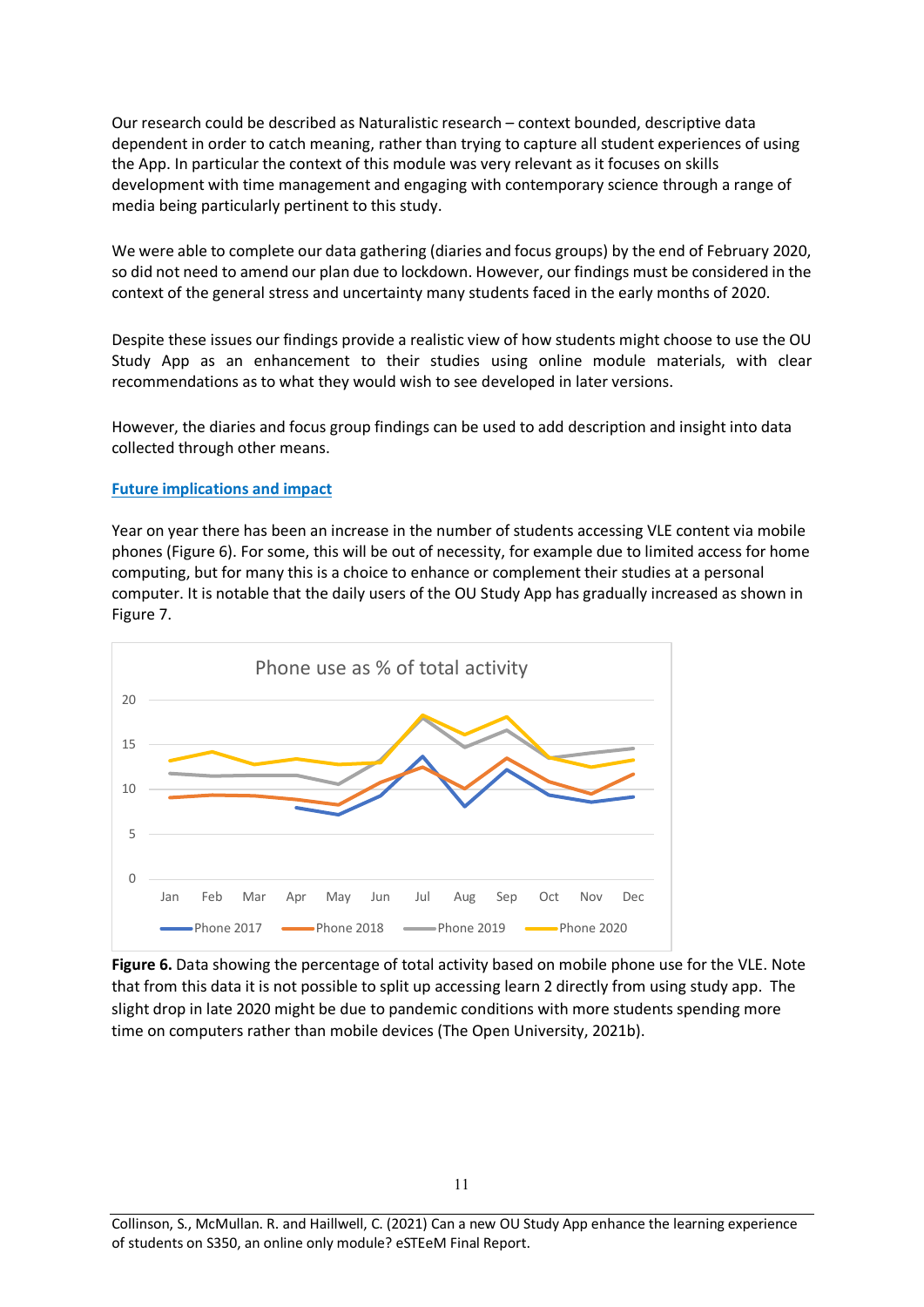

**Figure 7.** OU Study App daily users – most recent data. A general upwards trend is observed and it is anticipated this will continue to increase as more modules become available on the App. (The Open University, 2021b)

Our research has shown that students valued the App to enhance their studies of a level 3 science module, using the App in different ways with different intents. For many it was a simpler and quicker means to just check details on assignments or on study calendars and 'stay in touch' with the module, but at least one student used it for significantly longer and for first reading of module content. This aspect of use, particularly for disabled students should be investigated further.

Students commented on the 'informality' of its use and this, along with taking part in scholarship led to positive sentiments towards the module, which could be considered as a greater sense of learner ownership (Dommett, E. 2018). This has been a positive impact on the student experience of the module. The students benefitted from taking part as their participation allowed them to reflect and comment on their own time management skills and provided evidence of this for their assignments.

Whilst the group of student volunteers might well be those who were most likely to succeed in completing the module, their insights can help in providing guidance to students on the best use of the App to stay engaged with a particular module, even when busy with other studies or time commitments.

As educators this research has impacted on our practice in a number of ways. Firstly, the work was widely disseminated at a number of workshops and presentations at the OU and at external conferences and met with positive feedback. Secondly, the project enabled the two ALs involved to actively engage with the development of new teaching practises at the OU and analyse the associated student behaviour. Thirdly, the project has highlighted unexpected student behaviours that the module team are keen to better understand and engage with. This eSTEeM project was highlighted in the S350 QME module review.

It should be noted that whilst writing this project report, we briefly looked at how the Study App was promoted to students in some other 20J/21B science modules and we found that from a sample of 15 modules simply searching the modules for 'Study App' showed that: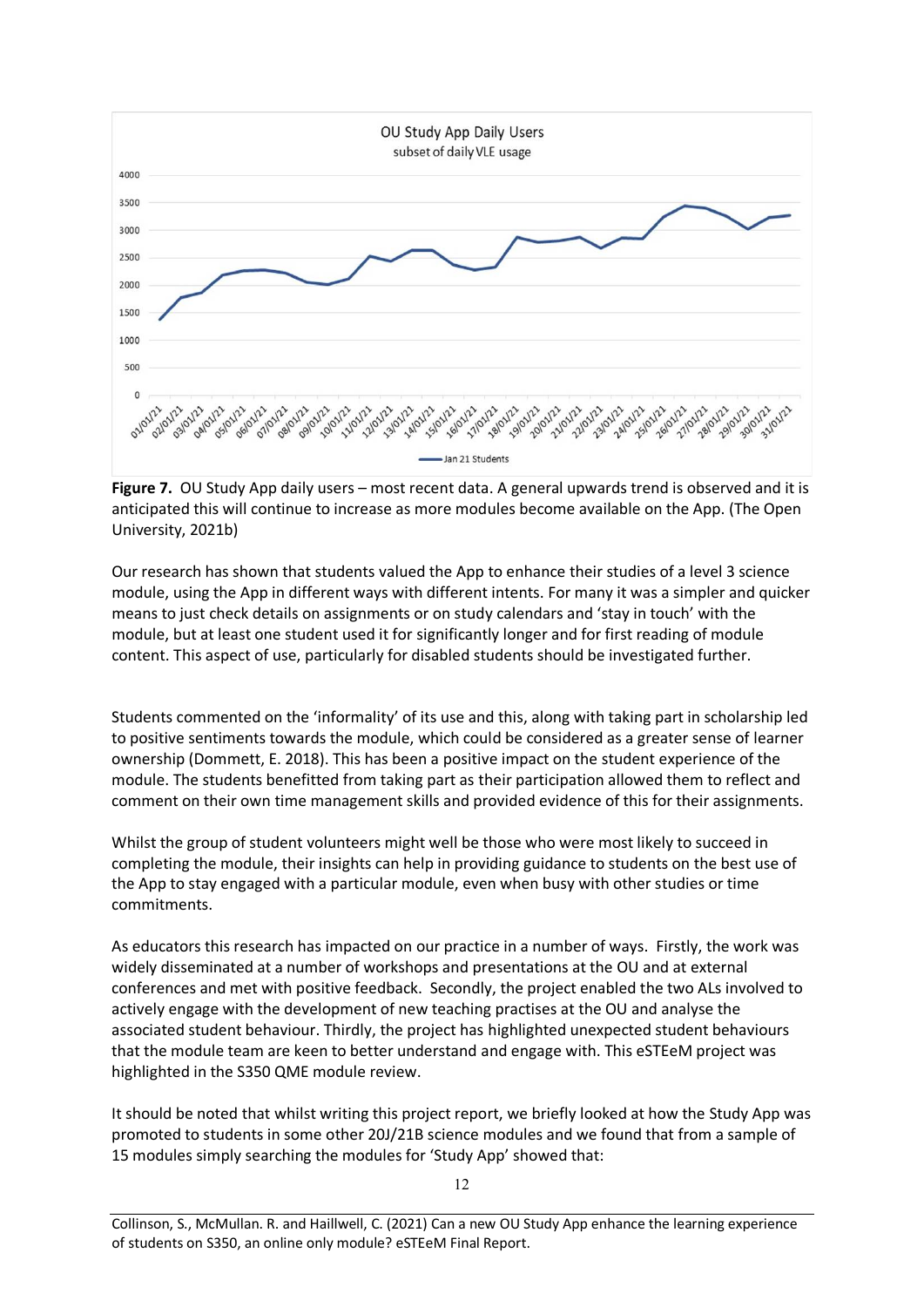- 5 modules specifically mentioned the OU Study App (S111, S112, SDK100, S209 and S294),
- 3 modules mentioned OU Anywhere (MU123, S382, SMT359) which then linked to the Study App
- 7 modules did not mention either App (S206, S215, S283, S284, S315, S317 and S390)

Consequently, there is scope to better inform OU students about the availability of this Study App to promote better engagement. This is especially important as the number of students studying at fulltime intensity seems to be increasing at the OU. Consequently, there are more full-time students who will want to maximise all study opportunities.

Outside of the OU, other universities have had to rapidly and dramatically increase their online learning provision due to the Corona Virus Pandemic (Watermeyer et al. 2021) and the OU Study App could provide a cost-effective way for them to do this. Although evidence would need to be wider ranging from the OU team itself however we have shown how it can enhance a skills-based module and the experience of the students involved.

Thinking about future impacts relating to the Study App, it should now probably be part of module teams thinking when producing a new module especially regarding accessibility issues. Although as not all students will be able to use it, for instance Students in Secure Environments, then it should be considered as a very useful add-on rather than as a core method of study.

#### **List of deliverables**

Several student generated recommendations for improvements to the Study App described earlier. These have been fed back to the OU Study App team.

A sample text for module forums that was used to introduce the Study App to students is given below and we encourage modules to adapt this to their specific module:

'Our module has the OU Study App available, which is the companion app for Open University module websites. This means that in addition to your module website, you can now access your online learning materials on the go.

Features of the OU Study app include:

- · Always having your study planner to hand
- · Having access to your learning materials on the go
- · Being able to download your learning materials to use offline

For an overview of the app:

[·Go to the OU Study app support guide](http://www.open.ac.uk/oustudyapp)

[·Read the OU Study one-page overview](https://learn1.open.ac.uk/pluginfile.php/567861/mod_resource/content/1/OU_Study_App_One_page_overview.pdf)

[·Watch the OU Study introductory video](https://youtu.be/Nqbo7SL4ZJM)

You can download the OU Study app from the [Apple](https://apps.apple.com/gb/app/ou-study/id1464171151) and [Google play](https://play.google.com/store/apps/details?id=uk.ac.open.oustudy&hl=en) app stores.

#### **A few things to note…**

You are likely to find that the app takes a few minutes to load the first time you use it as your module website has a large amount of information for it to find. For this reason, we would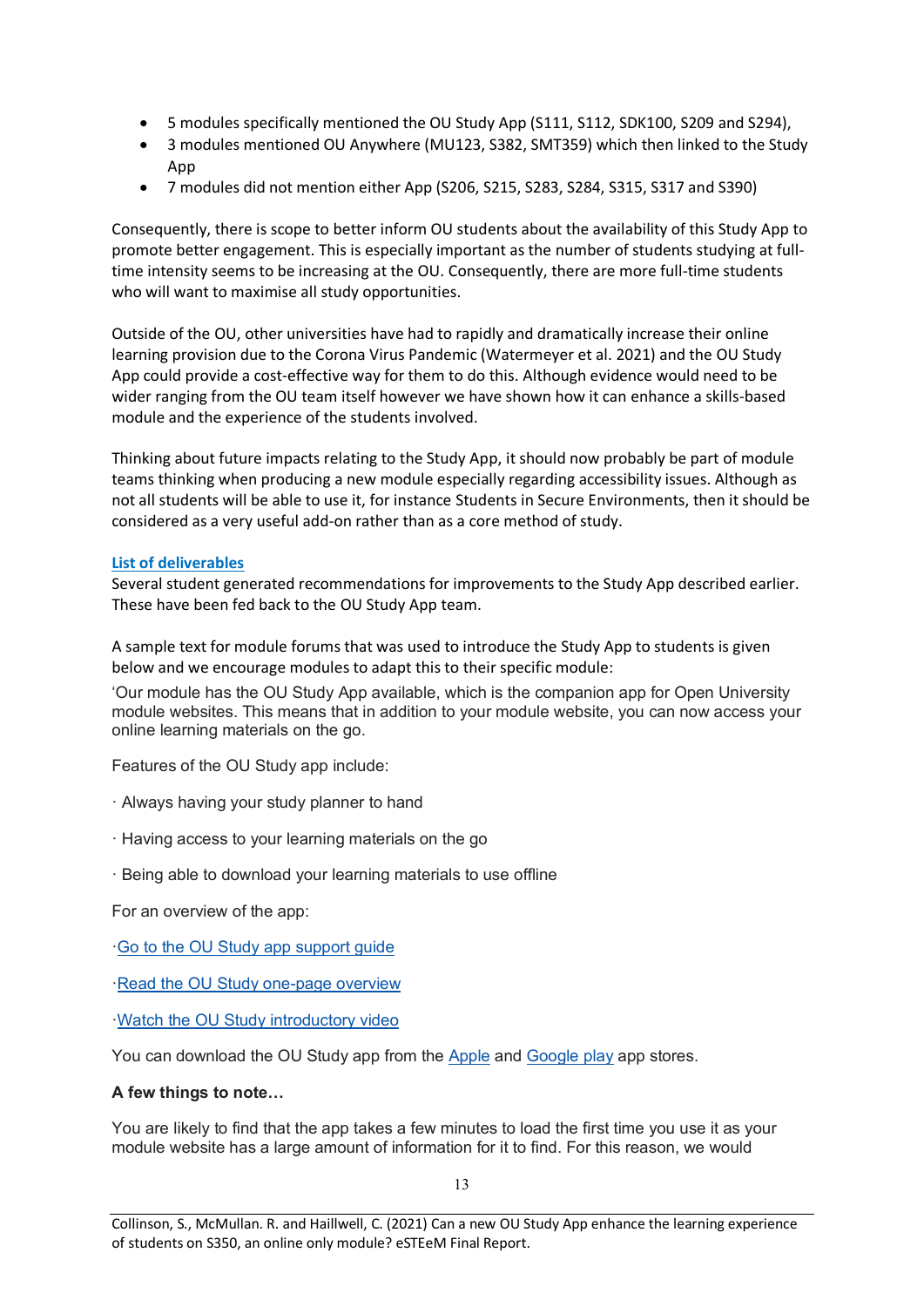recommend using a Wi-Fi connection for your first use. However, the app will get quicker the more you use it, as it will have a chance to cache some of the information, so please be a little patient with it at first. If the study planner is slow to load, we'd also recommend using the single week view rather than 'All weeks'.

OU Study is a companion app for your module website, and doesn't currently allow you to complete some of the more interactive or collaborative activities in the app. However, it will point you to the relevant area of your module website, so if you have an internet connection, you can continue your studies in your mobile web browser.

As this is an early release of the app, if you are studying more than one module, it is unlikely that your other modules will be available in the app at this time. However, you will be able to get easy access to your other module and OU websites, by using the Study Links on the app home page.

#### **Feedback and issues**

If you have any feedback or would like to suggest some ideas for the app, you can get in touch by using the Feedback function within the app, available through the Settings menu. The team are keen to hear your thoughts, and have already prioritised the following requirements based on early feedback given by students who tested the app, which they hope to develop in the future such as:

- · Forums in the app
- · Notifications for assignments, tutorials and forum activity
- · More interactive activities available in the app
- · Performance improvements

Although the first release of the app has been rigorously tested, you may find some issues that the project team haven't discovered yet. If you find anything you think needs reporting, please let them know by using the Feedback function in the app, or by contacting the [Computing](https://learn1.open.ac.uk/mod/subpage/view.php?id=121)  [Helpdesk.](https://learn1.open.ac.uk/mod/subpage/view.php?id=121)

We hope you find the new app a useful additional study tool alongside your module website, and that it helps you to study on the go. If you would like more information about the app, or would like to ask the app team a question, go to the [OU Study app support guide.](http://www.open.ac.uk/oustudyapp)'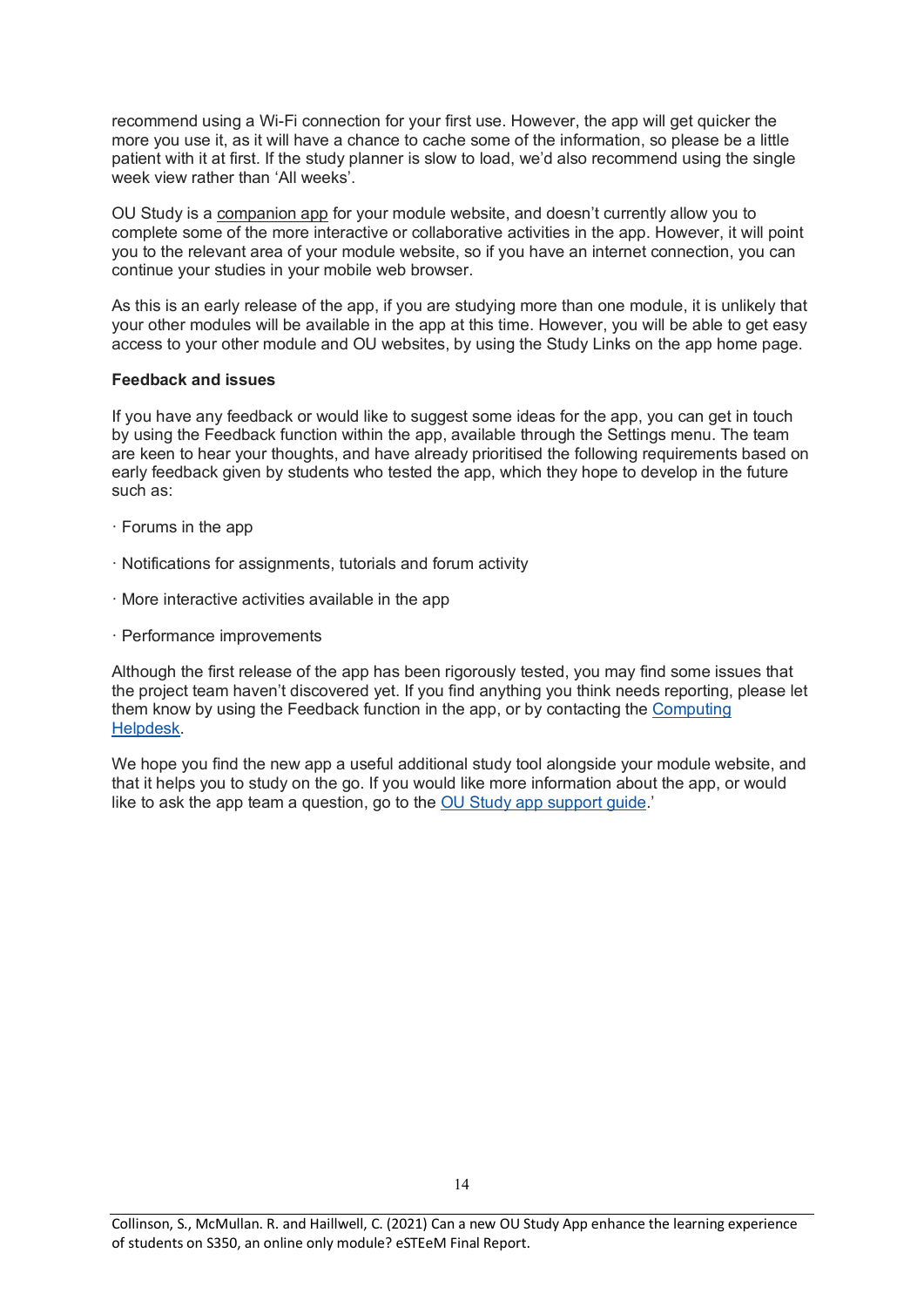#### **Figures and tables**

**Figure 1:** percentage of responses to '(Q1) How long did you study using the OU Study App?' **Figure 2:** percentage of responses to 'Where did you use the OU Study App?' (based on 21 days of diary entries amongst those who used the app that day).

**Figure 3:** number of responses to 'At the time when you used the OU Study app did you also have access to the module website on a PC or laptop?' Note that all students answered this question each day, including those who responded 'did not use' to Q1.

**Figure 4:** percentage of responses to 'Which of the following did you use the OU study app for?' (based on 21 days of diary entries amongst those who used the app that day).

**Figure 5.** Chart showing frequency of occurrence of particular themes from analysis of two focus groups and one interview transcripts.

**Figure 6.** Data showing the percentage of total activity based on mobile phone use for the VLE. Note that from this data it is not possible to split up accessing learn 2 directly from using study app. The slight drop in late 2020 might be due to pandemic conditions with more students spending more time on computers rather than mobile devices (The Open University, 2021b).

**Figure 7.** OU Study App daily users – most recent data. A general upwards trend is observed and it is anticipated this will continue to increase as more modules become available on the App. (The Open University, 2021b)

### **References**

Arain et al. (2018) 'An analysis of the influence of a mobile learning application on the learning outcomes of higher education students' [https://link-springer-](https://link-springer-com.libezproxy.open.ac.uk/article/10.1007/s10209-017-0551-y)

[com.libezproxy.open.ac.uk/article/10.1007/s10209-017-0551-y](https://link-springer-com.libezproxy.open.ac.uk/article/10.1007/s10209-017-0551-y) (Accessed 06/04/2021) Butcher, John (2016) 'Can tablet computers enhance learning in further education?', *Journal of Further and Higher education,* 40:2, 207-226 [online] Available at [Can tablet computers enhance](https://www.tandfonline.com/doi/full/10.1080/0309877X.2014.938267)  [learning in further education?: Journal of Further and Higher Education: Vol 40, No 2](https://www.tandfonline.com/doi/full/10.1080/0309877X.2014.938267)  [\(tandfonline.com\)](https://www.tandfonline.com/doi/full/10.1080/0309877X.2014.938267) (Accessed 06/04/21)

Cohen, L., Manion, L. and Morrison, K. (2000) *Research Methods in Education, 5th Edition.* London: Routledge.

Compton, Helen and Burke, Diana (2018) 'The use of mobile learning in higher education: A systematic review', *Computers and Education*, 123, pp 53 – 64 [Online] Available a[t The use of](https://www.sciencedirect.com/science/article/pii/S0360131518300873?via%3Dihub)  [mobile learning in higher education: A systematic review -](https://www.sciencedirect.com/science/article/pii/S0360131518300873?via%3Dihub) ScienceDirect (Accessed 28/02/21)

Demouy, Vale; Eardley, Annie; Kukulska-Hulme, Agnes and Thomas, Rhodri (2009). The L120 Mobile Project. In: Mobile Learning and autonomy in second language acquisition (MLASLA), 17-19 Sept 2009,Toledo, Spain. [Online] Available at

[https://openuniv.sharepoint.com/sites/units/lds/scholarship-exchange/SitePages/Home.aspx](https://openuniv.sharepoint.com/sites/units/lds/scholarship-exchange/SitePages/Home.aspx%20(Accessed%2028/8/19)  [\(Accessed 28/8/19\)](https://openuniv.sharepoint.com/sites/units/lds/scholarship-exchange/SitePages/Home.aspx%20(Accessed%2028/8/19)

Dommett, E.J. (2018) 'Learner ownership of technology-enhanced learning', *Interactive Technology and Smart Education*, vol. 15, no. 1, pp.79-86 [Online]. Available a[t https://doi.org/10.1108/ITSE-08-](https://doi.org/10.1108/ITSE-08-2017-0042) [2017-0042](https://doi.org/10.1108/ITSE-08-2017-0042) (Accessed 07/03/21).

Ellis E, Gallagher A, Peasgood, A (2017) 'study behaviours in an increasingly digital world: learning habits, top tips and 'study hacks' questionnaire survey [Online] Available at http;//oro.open.ac.uk/50433 (Accessed 28/8/19)

eMarketer (2017) 'in-App vs Mobile Web'. Available at[: https://www.emarketer.com/Chart/Average-](https://www.emarketer.com/Chart/Average-Time-Spent-per-day-with-Mobile-Internet-Among-US-smartphone-Tablet-Users-In-App-vs-mobile-Web-2011-2017-hrsmins/177933)[Time-Spent-per-day-with-Mobile-Internet-Among-US-smartphone-Tablet-Users-In-App-vs-mobile-](https://www.emarketer.com/Chart/Average-Time-Spent-per-day-with-Mobile-Internet-Among-US-smartphone-Tablet-Users-In-App-vs-mobile-Web-2011-2017-hrsmins/177933)[Web-2011-2017-hrsmins/177933](https://www.emarketer.com/Chart/Average-Time-Spent-per-day-with-Mobile-Internet-Among-US-smartphone-Tablet-Users-In-App-vs-mobile-Web-2011-2017-hrsmins/177933) (Accessed 28/8/19)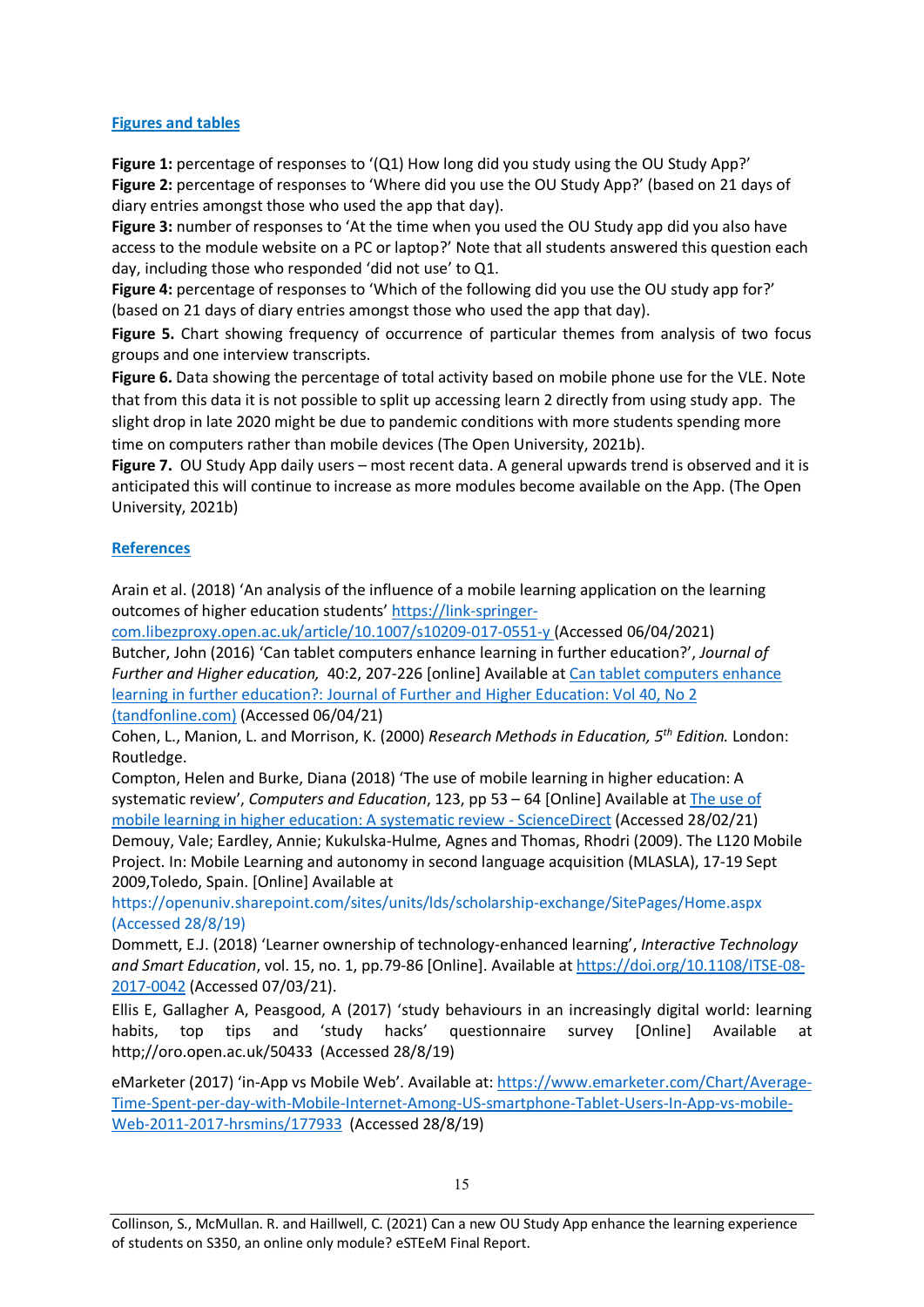Nesaratnam, S. and Taherzadeh, S. (2018) 'Trialing a mobile phone app in the field', and also (2014) 'The potential and use of smart phones to enhance teaching of environmental engineering and environmental science modules. eSTEeM reports [Online] Available at <http://www.open.ac.uk/about/teaching-and-learning/esteem/> Accessed 28/8/19 Offcom (2018) 'Communications Market Report' Published 2 August 2018. Available at [https://www.ofcom.org.uk/\\_\\_data/assets/pdf\\_file/0022/117256/CMR-2018-narrative-report.pdf](https://www.ofcom.org.uk/__data/assets/pdf_file/0022/117256/CMR-2018-narrative-report.pdf) (Accessed 28/02/21) The Open University. (2021a) 'Student Number Planning'. Available at: [Student Number Planning -](https://openuniv.sharepoint.com/sites/mi/student-number-planning?e=1%3A7417e8e1d25d49e3ad88562f6754b2a7) Home (sharepoint.com) (Accessed: 07/03/21) The Open University. (2021b) 'VLE Usage Stats'. Available at: [OLSG: VLE tools user forum \(open.ac.uk\)](https://learn3.open.ac.uk/mod/forumng/discuss.php?d=90684) (Accessed 06/04/2021) The Open University. (2019)' OU Study App Project Site'. Available at: https://learn3.open.ac.uk/course/view.php?id=301070 (Accessed: 25/02/21) Watermeyer, R., Crick, T., Knight, C. *et al.* (2021) 'COVID-19 and digital disruption in UK universities: afflictions and affordances of emergency online migration.' *High Educ* **81,** 623–641. [https://doi](https://doi-org.libezproxy.open.ac.uk/10.1007/s10734-020-00561-y)[org.libezproxy.open.ac.uk/10.1007/s10734-020-00561-y](https://doi-org.libezproxy.open.ac.uk/10.1007/s10734-020-00561-y) (Accessed 14/04/21)

#### **University approval processes**

- *SRPP/SSPP – Approval from the Student Research Project Panel/Staff Survey Project Panel was obtained according to the Open University's code of practice and procedures before embarking on this project. Application number 2019-150*
- *Ethical review – An ethical review was obtained according to the Open University's code of practice and procedures before embarking on this project. Reference number HREC/3451*
- *Data Protection Impact Assessment/Compliance Check – A Data Protection Impact Assessment/Compliance Check was obtained according to the Open University's code of practice and procedures before embarking on this project. Logged 20-12-2019*

All data related to this project will be destroyed 6 months after acceptance of this final report.

#### **Appendices**

## **Appendix 1**

#### **Reflective diary**

**Appendix 1**: Example practical diary to be completed daily by student volunteers

How long did you study using the OU Study app?

- $\circlearrowright$ Did not use today
- $\circ$ Less than 10 minutes
- $\circ$ 10-30 minutes
- 0. 30-60 minutes
- $\circ$ 60 minutes or more Question #2

# **2**

If you used the app today, which section of S350 did you use the OU Study app for?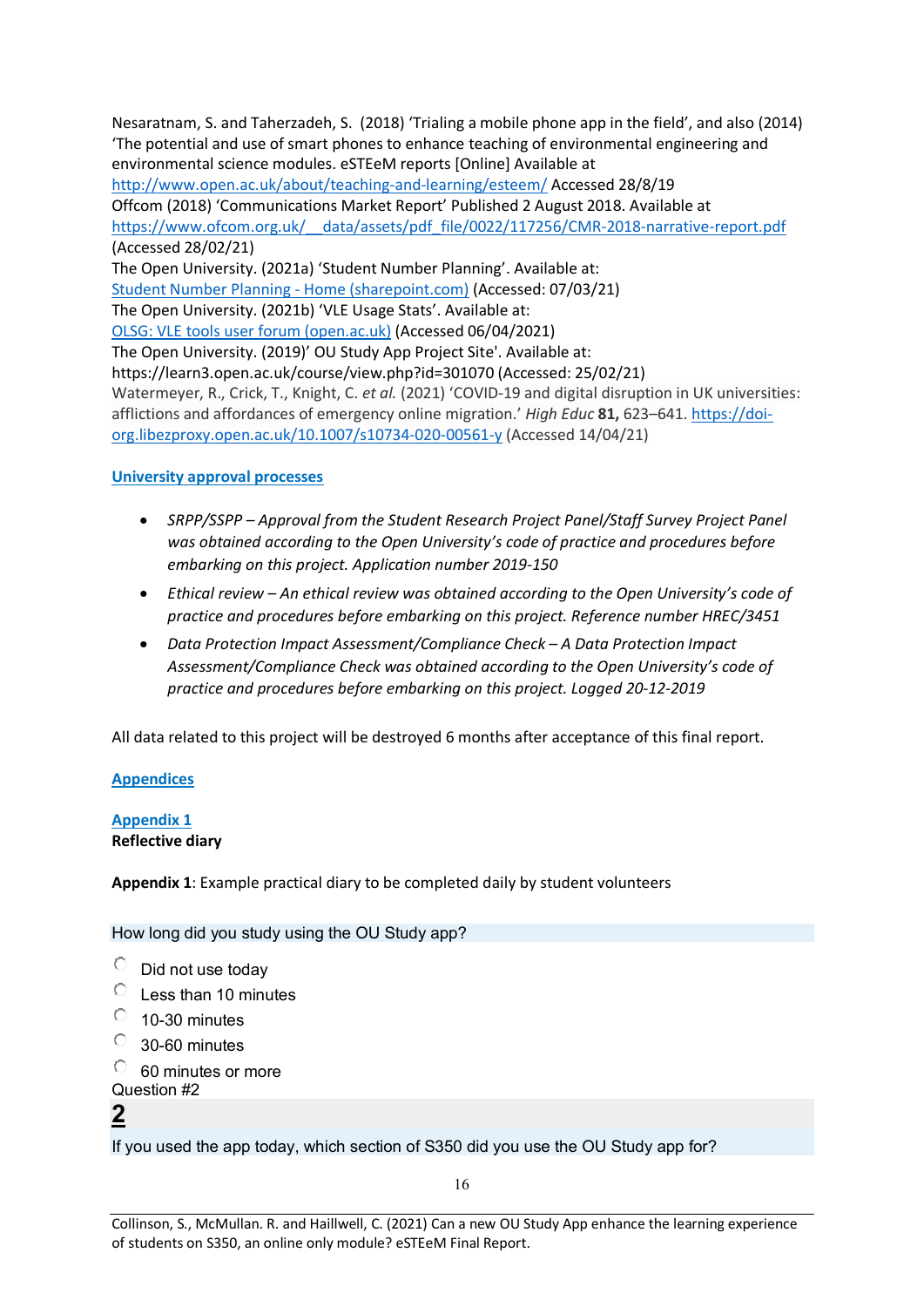Question #3

**3** Response is required

Where did you use the OU Study app?

| Did not use it today |  |
|----------------------|--|
|----------------------|--|

- $\Box$  At home
- $\Box$  At work
- $\square$  Commuting
- $\Box$  Other travelling

 $\Box$  Other (please specify)

Question #4

**4**

Optional:

If you selected other please specify.

Question #5

**5**

Response is required

Which of the following did you use the OU Study app for?

Select all that apply.

- $\Box$  Did not use today
- $\Box$  Viewing the study planner
- $\Box$  reading text-based module material for the first time
- $\Box$  Revisiting text-based module material that you had already studied
- $\Box$  Viewing video, audio or interactive content for the first time
- $\Box$  Viewing video, audio or interactive content that you had already studied
- $\Box$  Linking out to the website to read and comment on forums
- $\Box$  Linking out to the website to access OpenStudio
- $\Box$  Linking out to the website to book, attend or watch a tutorial recording
- $\Box$  Viewing assessments
- Accessing additional resources
- $\Box$  Other (please specify)
- Question #6

## **6**

Optional:

If you selected other please specify.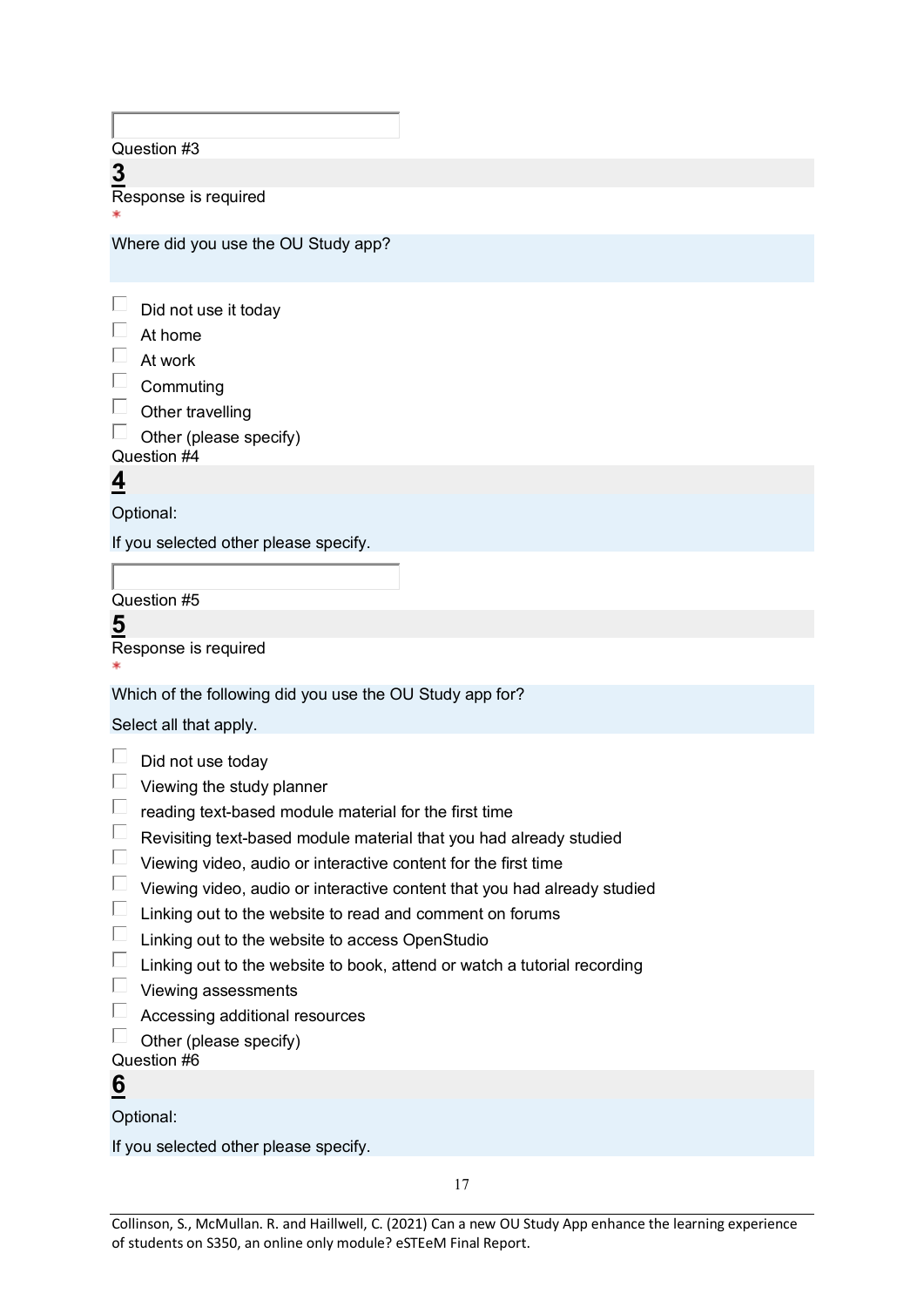Question #7

**7** Response is required

Did you make any notes?

- $\circlearrowright$ None
- $\bullet$ Notes in electronic form
- $\circ$  On paper
- A mix of paper and electronic

 $\overline{C}$  Did not use OU Study App today

Question #8

**8** Response is required

At the time when you used the OU Study app did you also have access to the module website on a PC or laptop?

*Please answer yes if you could have accessed the module website via a PC or laptop even if you only used the app.*

 $O$  Yes  $O$  No Question #9

**9** Response is required

Did you use the module website on a PC or laptop at any other time on this day?

 $O$  Yes  $O$  No Question #10

## **10**

Response is required

If you used a PC or laptop, which of the following activities did you use the online module website for?

Select all that apply.

- $\Box$  I did not use a PC or laptop to access the online module website
- $\Box$  Viewing the study planner
- $\Box$  Reading text-based material for the first time
- $\Box$  Revisiting text-based module material you had already studied
- Reading and commenting on forums
- Accessing OpenStudio
- Viewing or completing assessments
- Accessing additional resources
- $\Box$  Other (please specify)

Question #11